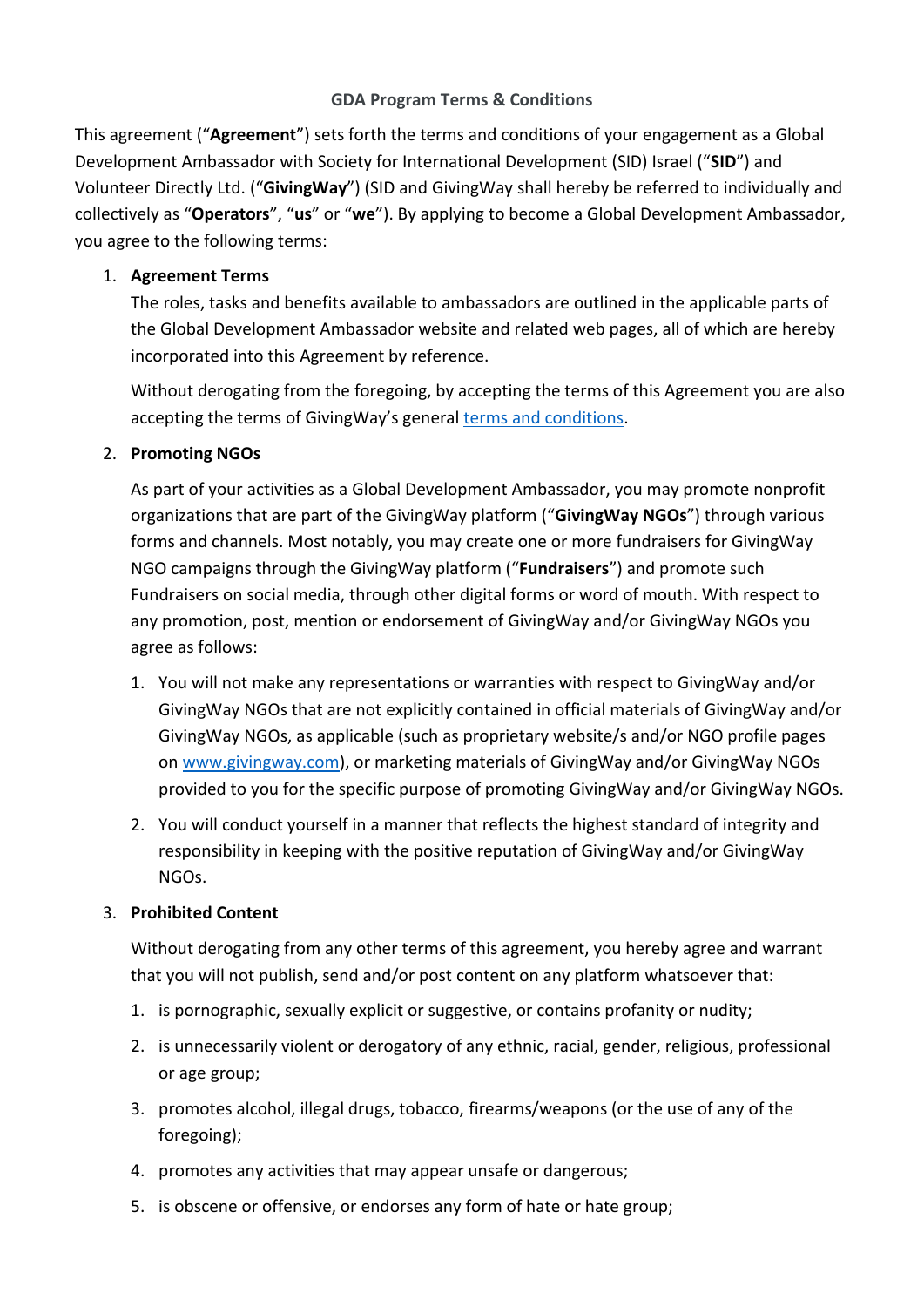- 6. defames, misrepresents or contains disparaging remarks about other people or entities;
- 7. communicates messages or images inconsistent with the positive images and/or good will with which GivingWay and/or GivingWay NGOs wish to associate;
- 8. violates any law.

## 4. **Relationship**

You hereby acknowledge that you are an independent contractor and that this Agreement shall not be construed in any way as creating an employer/employee relationship between you and the Operators and/or you and any GivingWay NGO. Without derogating from the foregoing, you agree that you cannot act on behalf of the Operators and do not have any authority to incur debt, obligation, or liability on behalf of the Operators.

#### 5. **Voluntary Engagement**

You explicitly acknowledge that any and all activities you undertake as a Global Development Ambassador will be done by you on a voluntary, unpaid basis. There is no financial consideration or payment of any kind related to your activities as a Global Development Ambassador and any non-monetary reward or incentive that you may receive shall be provided by the Operators at their sole and absolute discretion.

#### 6. **Scholarships**

Without derogating from anything else herein, SID will grant 10 ambassadors a scholarship of \$1,000 each. The scholarships will be granted by SID to ambassadors who, at SID's sole and absolute discretion, demonstrate outstanding performance as Global Development Ambassadors. To be eligible to receive the scholarships above, the ambassador needs to have raised at least \$500 during a consecutive period of 6 months. Payment of the scholarship will be made to the ambassador's PayPal or bank account subject to providing SID with a written confirmation of payment or enrollment in an educational

#### 7. **Intellectual Property**

institute, program, course or similar activity.

You acknowledge and agree to grant GivingWay the unlimited and unencumbered use of any and all work product created or produced by you in connection with your activities as a Global Development Ambassador. Work product includes, but is not limited to, photos, images, video footage, recordings, social media posts, taglines, hashtags, commentary and designs.

## 8. **Term and Termination**

This Agreement will come into effect on the date you sign up to the Global Development Ambassador Program. Either party may terminate this Agreement at any time with or without cause. Upon termination of this Agreement for any reason, all rights or licenses granted hereunder shall immediately terminate. GivingWay reserves the right at its discretion to delete unconfirmed ambassador accounts or accounts that have been inactive for extended periods of time. By violating any applicable law or this Agreement, the Agreement will be terminated immediately and the ambassador understands and agrees that any and all benefits assigned and received can be immediately recalled or forfeit and that the ambassador's account will be immediately terminated.